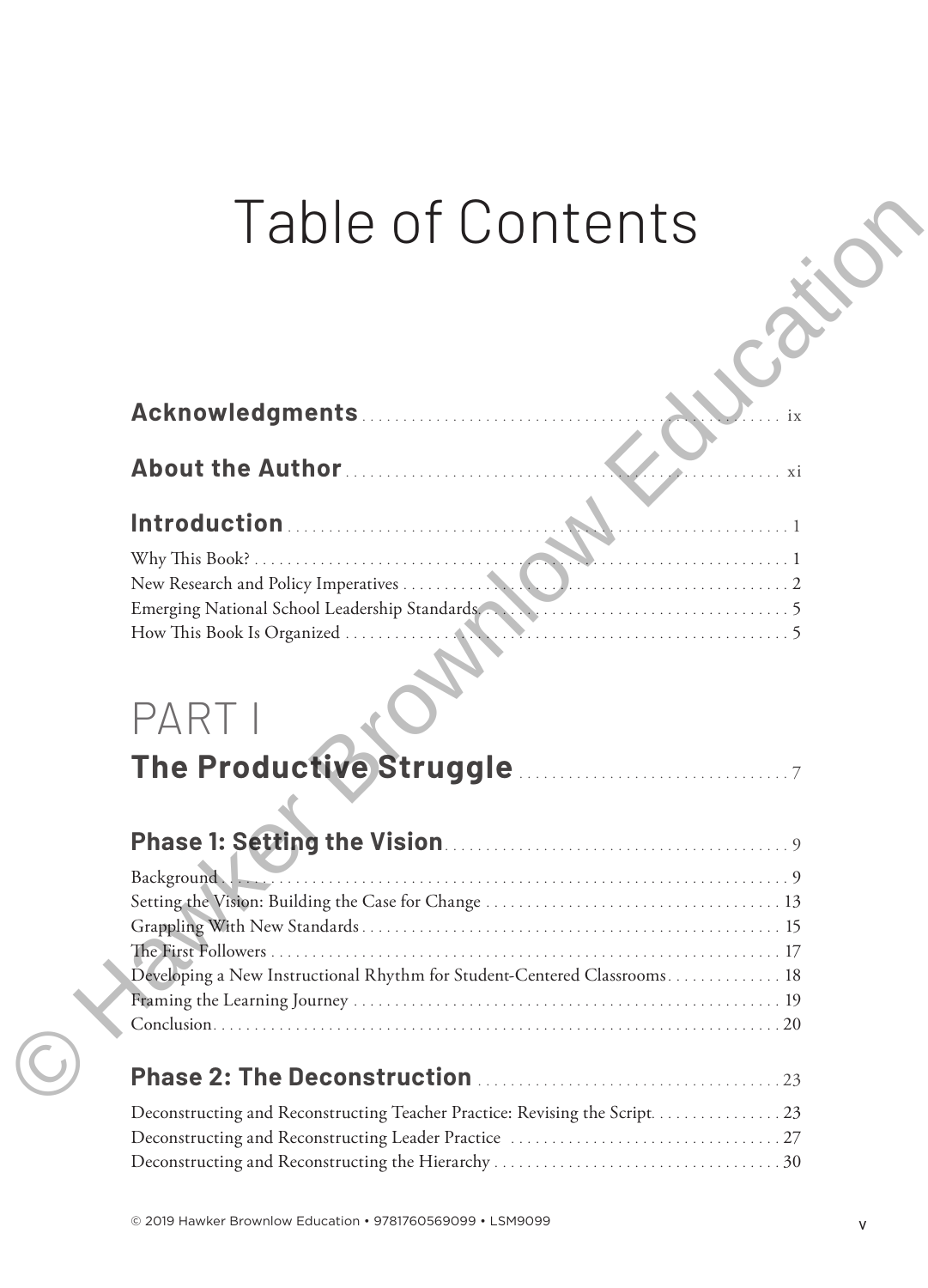| LSM9099 • 9781760569099 • © 2019 Hawker Brownlow Education |  |
|------------------------------------------------------------|--|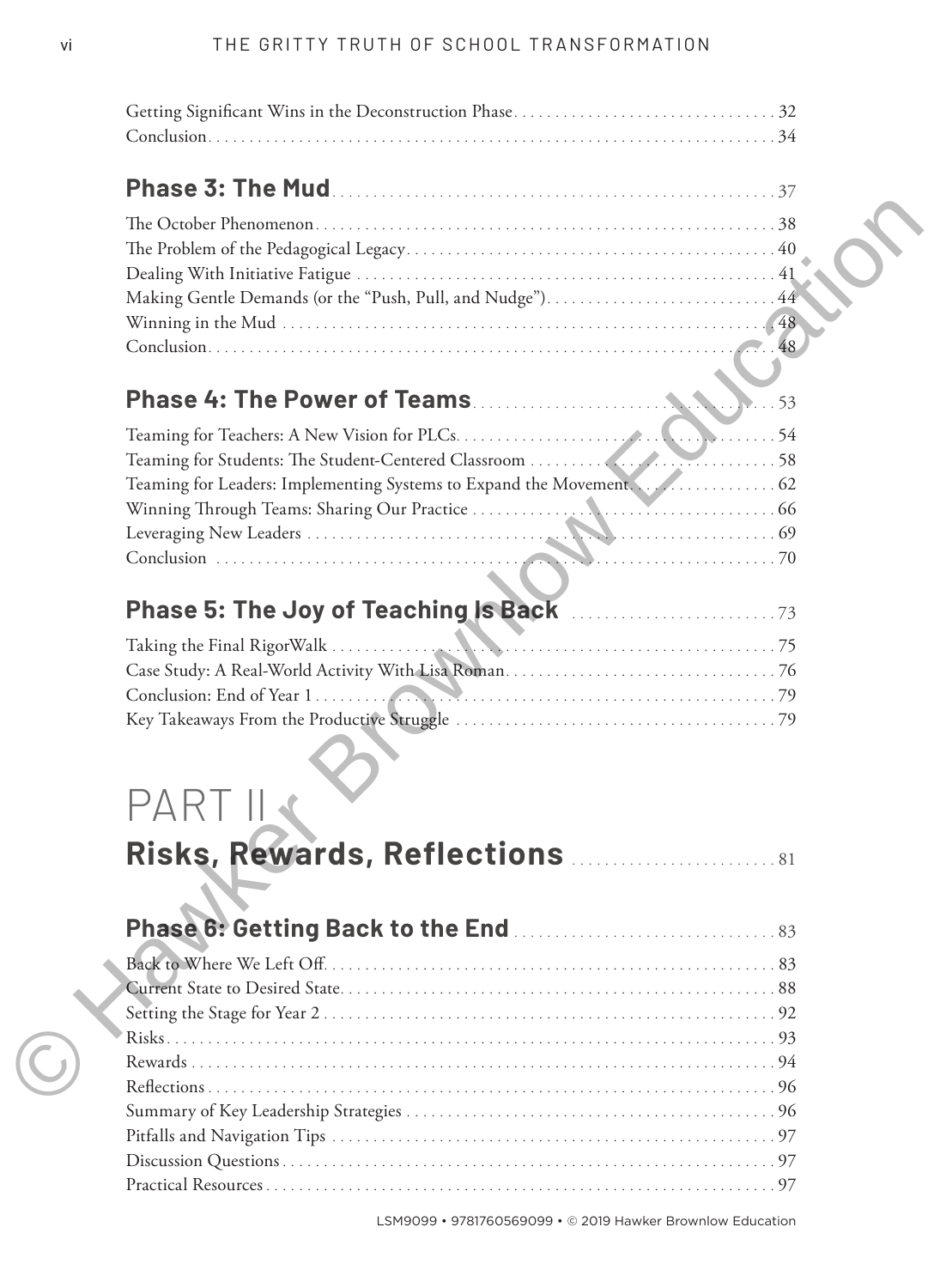| Phase 8: Distributed Leadership<br>$\ldots$ 115 |  |
|-------------------------------------------------|--|
|                                                 |  |
|                                                 |  |
|                                                 |  |
|                                                 |  |
|                                                 |  |
|                                                 |  |
|                                                 |  |
|                                                 |  |
|                                                 |  |
|                                                 |  |
|                                                 |  |
|                                                 |  |
| <b>Conclusion: Pushing Beyond the Limits 33</b> |  |
|                                                 |  |
| <b>References</b>                               |  |
|                                                 |  |
|                                                 |  |
|                                                 |  |
|                                                 |  |
| Books                                           |  |
|                                                 |  |
|                                                 |  |
|                                                 |  |
|                                                 |  |
|                                                 |  |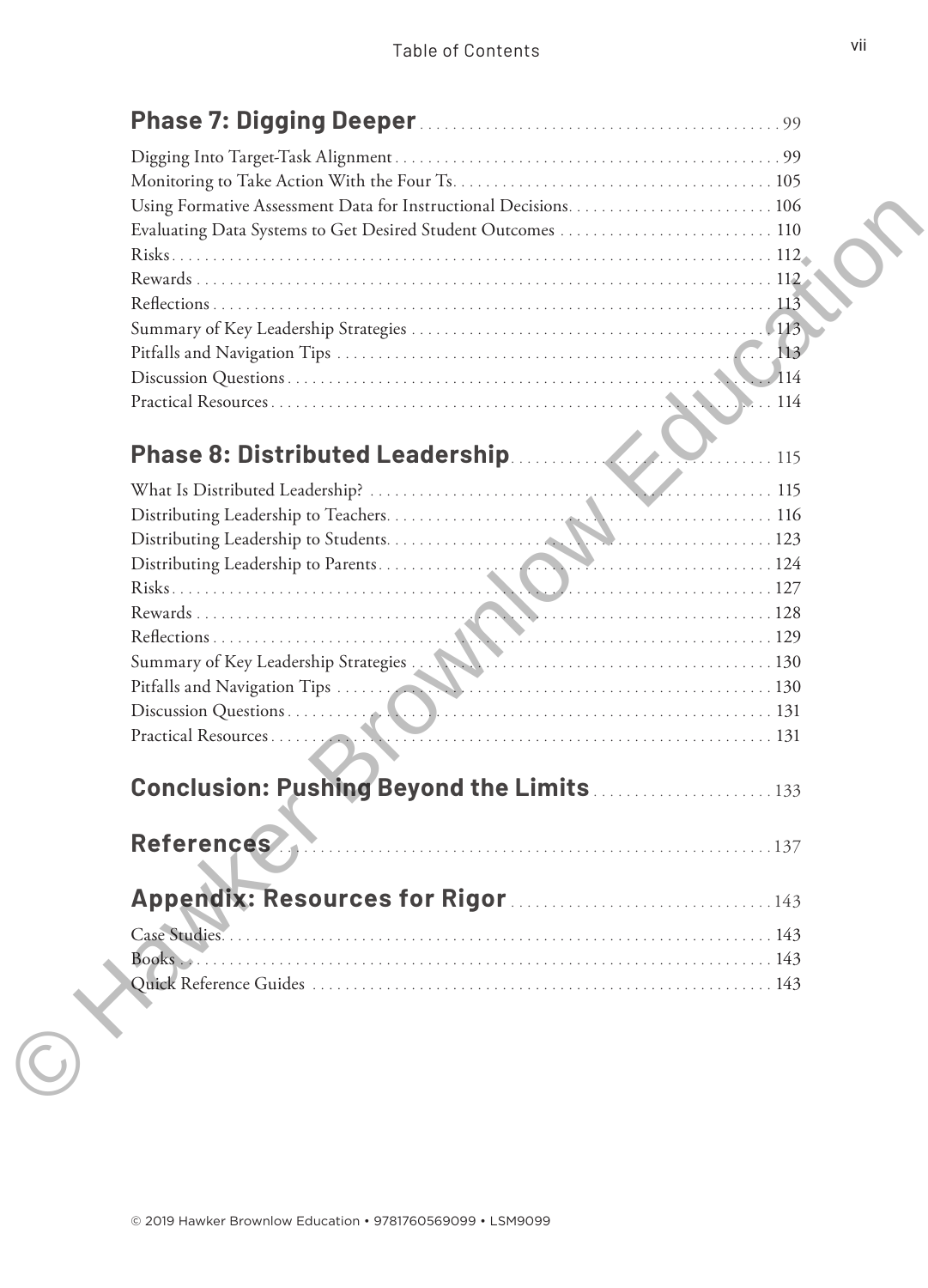## Introduction

#### **Why This Book?**

The purpose of this book is to tease out what school leaders, in partnership with district leaders and teachers, can do to transform the instructional culture of their schools so that every classroom is engaged in rigorous learning. This is a personal story for me. At Acreage Pines Elementary, where I was principal from 2013 to 2016, our staff took up the challenge to completely reimagine our instructional culture and our classroom practice—to let go of the good things we were already doing in order to pursue even better things.<sup>1</sup> In the process, we also transformed our vision of leadership and of learning. We all discovered that true, sustained transformation is not a static destination; it's a state of mind that requires continuously renewed purpose, passion, and persistence.

Acreage Pines Elementary was a good school. And like many good schools, we had high, or higher, student achievement compared to other elementary schools in the state, significant parental involvement, committed teachers, and well-behaved students. But as a principal in South Florida in 2013, I began to ask myself some tough questions. Were we reporting acceptable test scores *in spite of* our level of instruction and leadership or because of it? Which characteristics of the building's community determined our school's success? And what were we leaving on the table when we settled for a school that had plateaued at the level of good but was failing to continuously improve? In talking to other principals, I have found that many school leaders, in all types of schools, from successful to struggling, feel that there's something missing, but they can't quite put their finger on what that *something* is. Nevertheless, the pressure to improve instruction and transform our vision of student learning is greater than ever as we hope to prepare our students to meet the unique challenges of the 21st century. **EXECUTE:** THE CONDUCTION<br>
This BOOK?<br>
The purpose of this book is to tease out what school leaders, in partnership with district leaders and teachers, can do to transform the instructional culture of their schools by the

<sup>1</sup> This notion of giving up good things comes from educational researcher and speaker Dylan Wiliam, who notes that leadership is so hard because "it requires preventing people from doing good things to give them time to do even better things."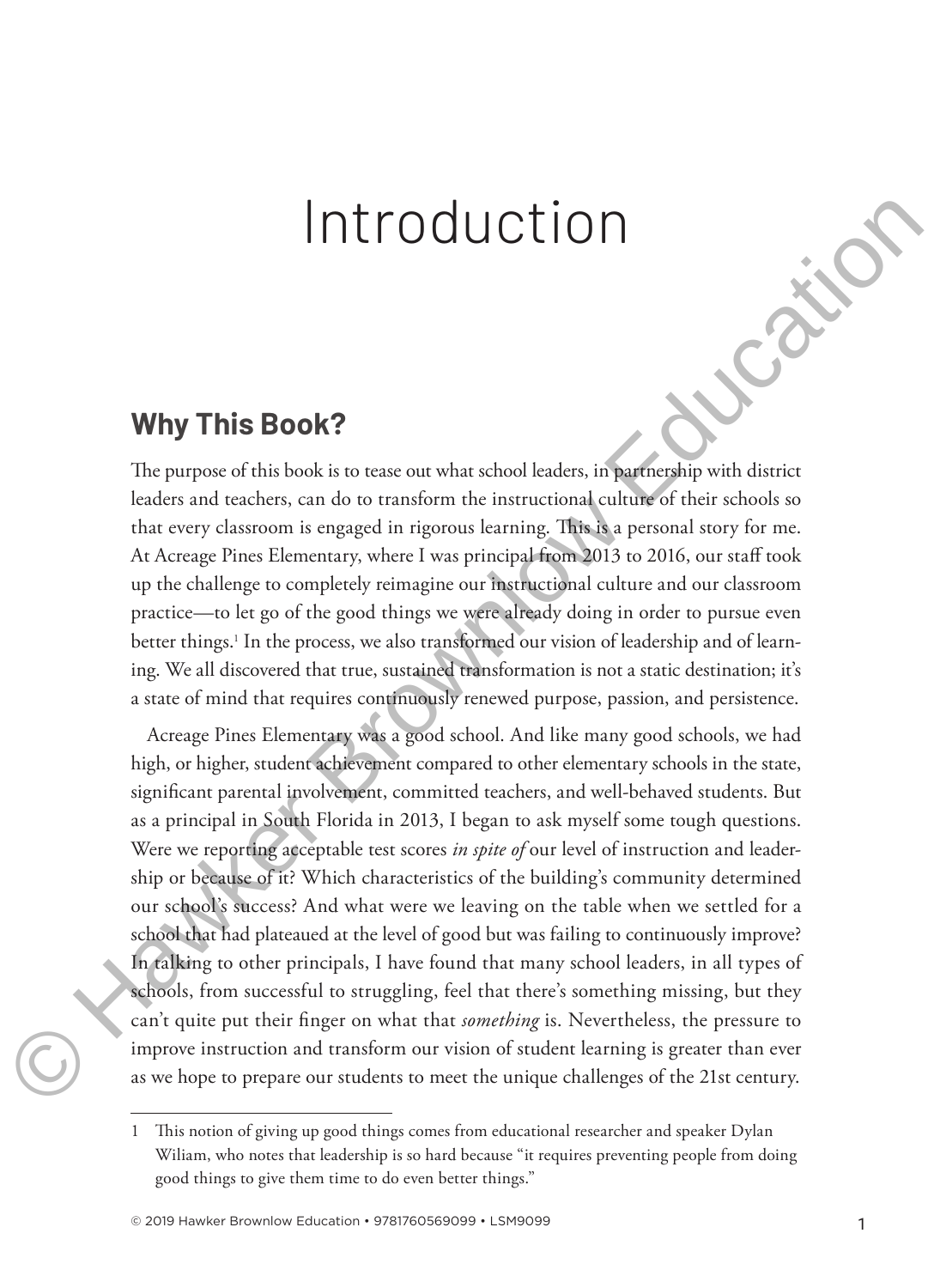Most instructionally rooted principals can identify traditional instruction when they see it, and many are aware that our traditional pedagogies are no longer enough to develop 21st century skills in our students. But school leaders may lack the knowledge, skill, or will to address the issue. School leaders may be hesitant on two fronts: they may not be sure of the most effective next steps to propel their schools beyond their current plateau to continuously improve, and they may be fearful of pushing faculty who feel they are already successful—why disrupt the status quo? There is usually no great impetus to transform a school that appears to be working just fine, but many leaders are aware that their schools could be better and that they are underserving their students. Interestingly, Darling-Hammond and Rothman (2015) concluded from their study of high-performing schools in Finland, Singapore, and Canada that internationally, the most successful school systems began to improve only when *they recognized that they needed improvement*! sen, to war counters one solutions and the most strain in two transmissions and the function of the most effective next steps to propel their scholars before exerts to here and the steps of the first of productions in the

I hope you will take up and adapt the lessons we learned, the strategies we used, and the structures we developed together to move your own schools toward a culture of rigorous instruction. What we found during our process of transformation, as we worked hard to increase the level of rigor in our classrooms, was that our enthusiasm, optimism, hope, and sense of purpose were renewed. Prioritizing rigorous instruction in our school simultaneously transformed our sense of ourselves as collaborative professionals pursuing a critical mission: We were thoroughly engaged in the highest and most rewarding aspects of teaching and learning.

#### **New Research and Policy Imperatives**

The approach we took to school transformation was grounded in research and developed in partnership with Learning Sciences International as part of their Schools for Rigor. Over the years, numerous studies have addressed the major concepts providing the foundation for our implementation. These concepts focused our discussions and made up the backbone of our common language, so it will be useful to present a brief overview of some of them here.

The concept of *productive struggle* was one of the keys that unlocked our growth at Acreage Pines. The idea of productive struggle arose from the Trends in International Mathematical and Science Study (TIMMS) and was investigated by Stigler, Gallimore, and Hiebert (2000) in their comparison of global teaching practices. Hiebert and Wearne (2003) and Hiebert and Grouws (2007), among others, went on to define and identify the benefits of productive struggle in fostering resilience, perseverance, engagement in learning, and achievement. The term has since entered the mainstream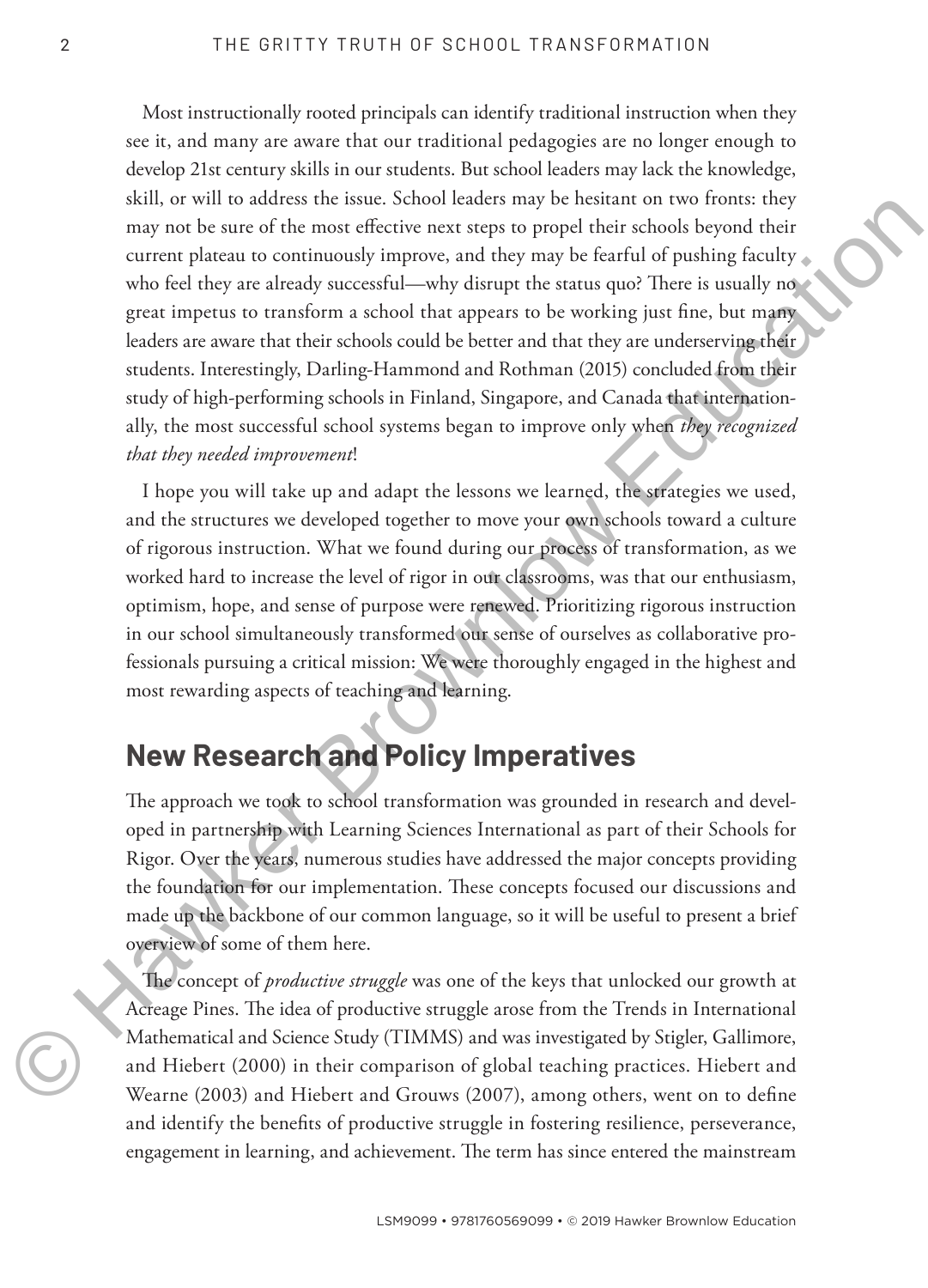#### Introduction

of educational language and thought. Productive struggle, for both students and adult learners, means engaging in effort, thinking, or learning that is just beyond one's current abilities; the concept is similar to K. Anders Ericsson's (2003) definition of *deliberate practice*. Studies have found that students engaged in productive struggle in math, for example, retain the material better, evidence higher levels of conceptual thinking, and are able to offer more alternative ways to solve problems (Kapur, 2016). As we worked on implementing our project at Acreage Pines and talked to other principals and teachers engaged in the same work, I came to see productive struggle as part of the larger process of change not only for students but for my faculty and myself. We had to learn to embrace that struggle, a story I'll tell in detail in part 1 of this book.

Our conversations and thinking were also greatly influenced by 21st century learning theory and by a focus on developing what Michael Toth (2016) identified as "new economy skills." A good part of the rationale for putting in the effort to move to great is to develop the skills in students that will prepare them for what researcher Dylan Wiliam likes to say is "a world we cannot imagine." Autor, Levy, and Murnane (2003) have shown that changes in necessary workplace skills between 1969 and 1999 include a 14 percent increase in complex communication skills and an 8 percent increase in expert thinking and problem solving, with corresponding decreases in routine and nonroutine manual labor and routine cognitive skills. Those increases have widened in the ensuing years, and we can expect the trend to continue. We know as well that jobs are being outsourced and automated at an astonishing rate. As principals and teachers, we are all feeling increasing pressure to educate students to face these new realities. As Seymour Papert so presciently observed in a 1998 lecture, "We need to produce people who know how to act when faced with situations for which they were not specifically prepared." *erar pracete.* Sources have found univ students engage in productive studge tim flatter, exists are considered in the consideration of the studients of the studients of the studients of the studients (Kapur, 2016). As we

And, of course, new rigorous state standards and new leadership standards were designed to incorporate and address these realities. Common Core and standards designed in alignment with Common Core, like those in Florida, were created to help students develop higher-order thinking skills that will serve them well in the new economy. To get to the full intent and rigor of the standards, there are necessary instructional shifts that must be made—it's clear we need to strengthen core instruction.

"Rigorous" skills help students get comfortable with drawing out implications and testing hypotheses and with asking large questions. They are skills developed over time—what Costa and Kallick (2009) call "habits of mind" or that Marzano (2007) identifies as "dispositions"—that allow us to fruitfully engage in complex endeavors.

3

©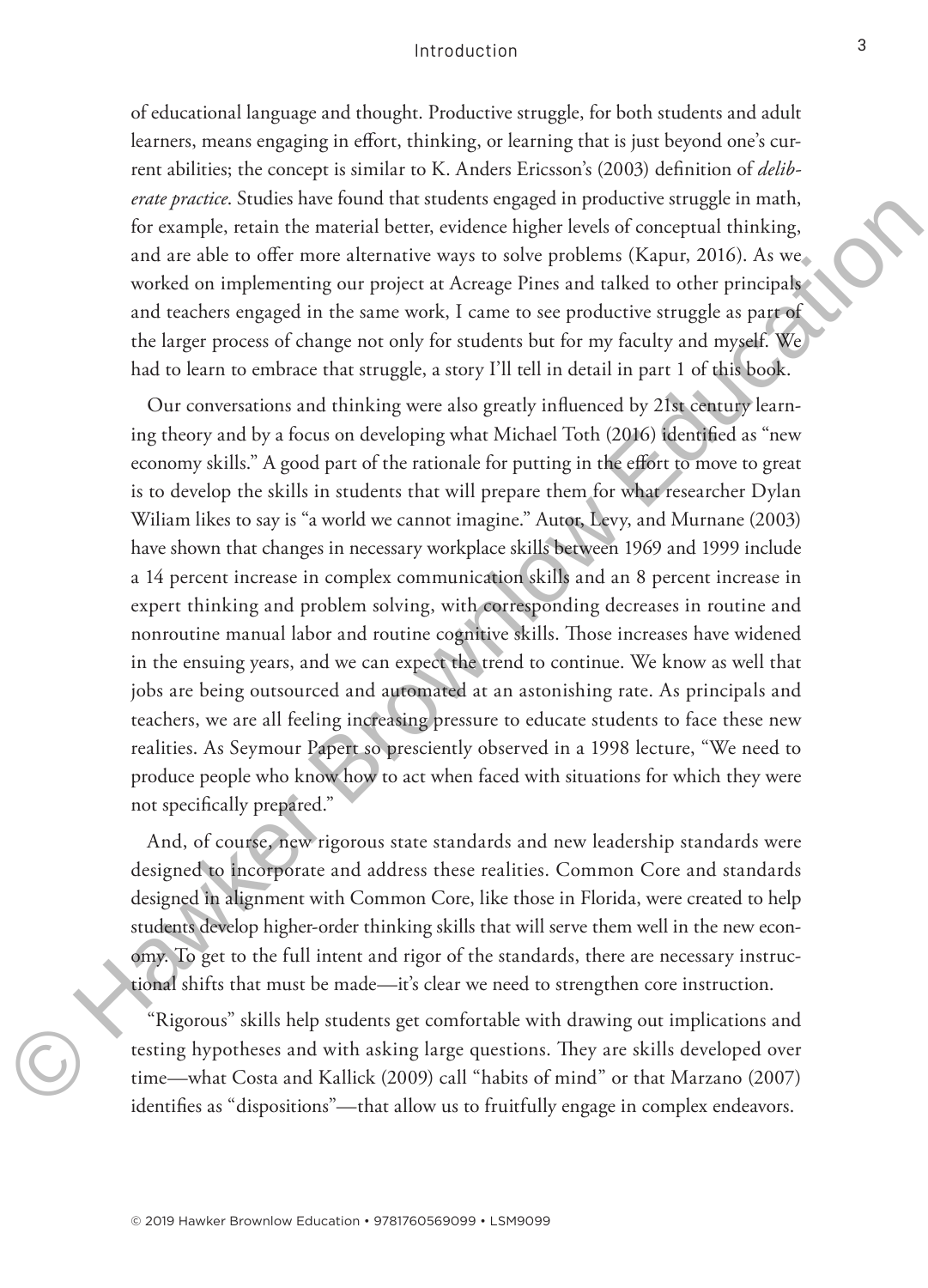A focus on rigorous skills inculcates in students what British researcher Guy Claxton (2007) refers to as the "capacity to learn." Claxton challenges teachers to think about what that would look like:

[W]hat would it mean to organize your classroom and your pedagogy in such a way that every day, little by little, in the midst of literacy hour, or during an experiment on magnets, your students were learning to learn more robustly, more broadly, more skillfully and more flexibly? . . . They will need to design activities that deliberately focus on stretching each aspect of learning capacity, and ensure that this goal is not eclipsed by a more familiar focus on the acquisition of knowledge and the completion of tasks. (pp. 121–122)

#### **A Definition of Rigor: Where Cognitive Complexity Meets Autonomy**

The following diagram offers one way to understand the interrelated components of classroom rigor. Cognitive complexity and student autonomy are shown as variables juxtaposed on X- and Y-axes (figure I.1). Rigor becomes the intersecting point of the two.



**Figure I.1:** Rigor is defined as the intersection of cognitive complexity and student autonomy.